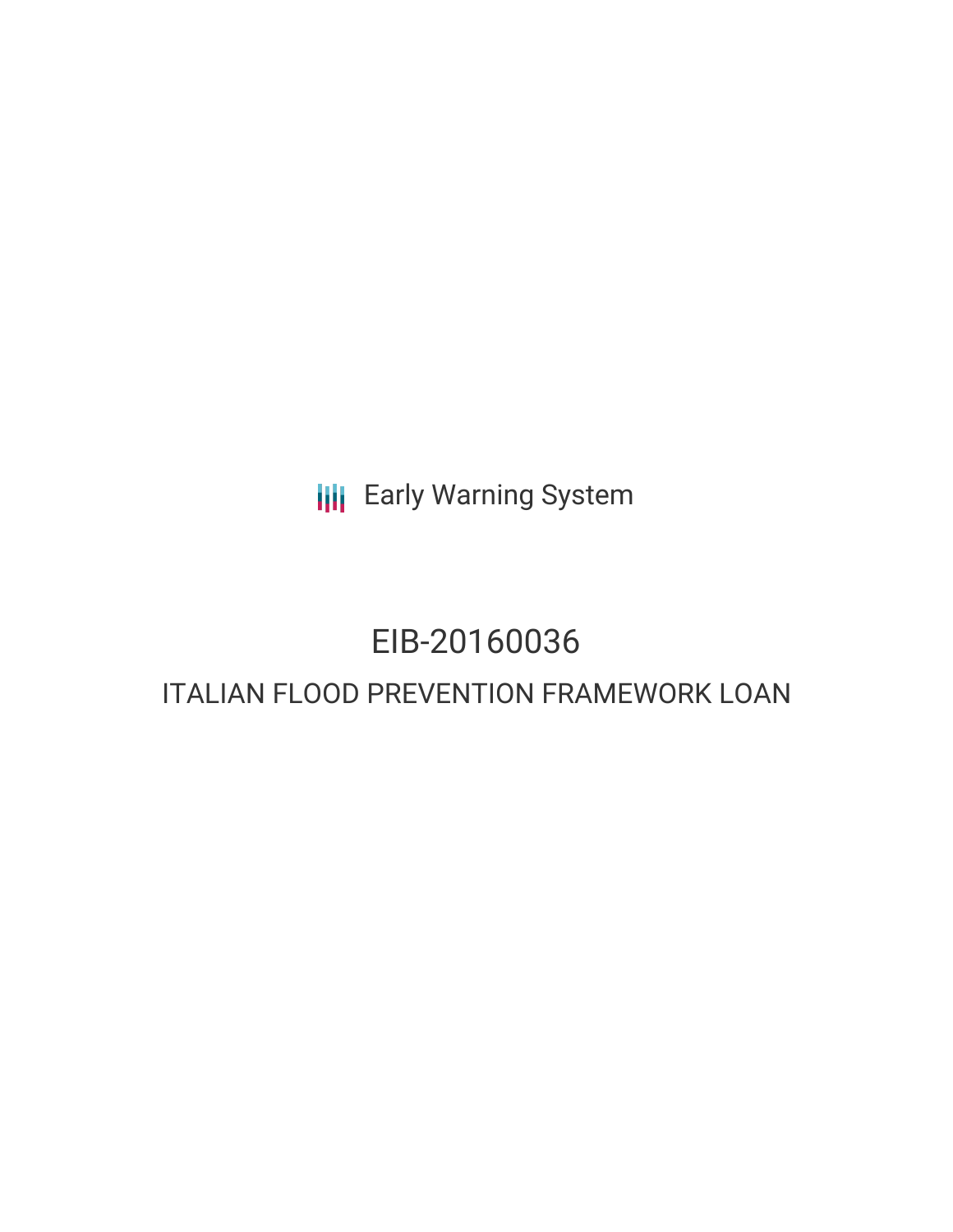

### **Quick Facts**

| <b>Countries</b>               | Italy                          |
|--------------------------------|--------------------------------|
| <b>Financial Institutions</b>  | European Investment Bank (EIB) |
| <b>Status</b>                  | Proposed                       |
| <b>Bank Risk Rating</b>        | U                              |
| <b>Voting Date</b>             | 2016-11-17                     |
| <b>Borrower</b>                | REPUBBLICA ITALIANA            |
| <b>Sectors</b>                 | Water and Sanitation           |
| <b>Investment Type(s)</b>      | Loan                           |
| <b>Investment Amount (USD)</b> | \$819.00 million               |
| <b>Project Cost (USD)</b>      | \$1,639.00 million             |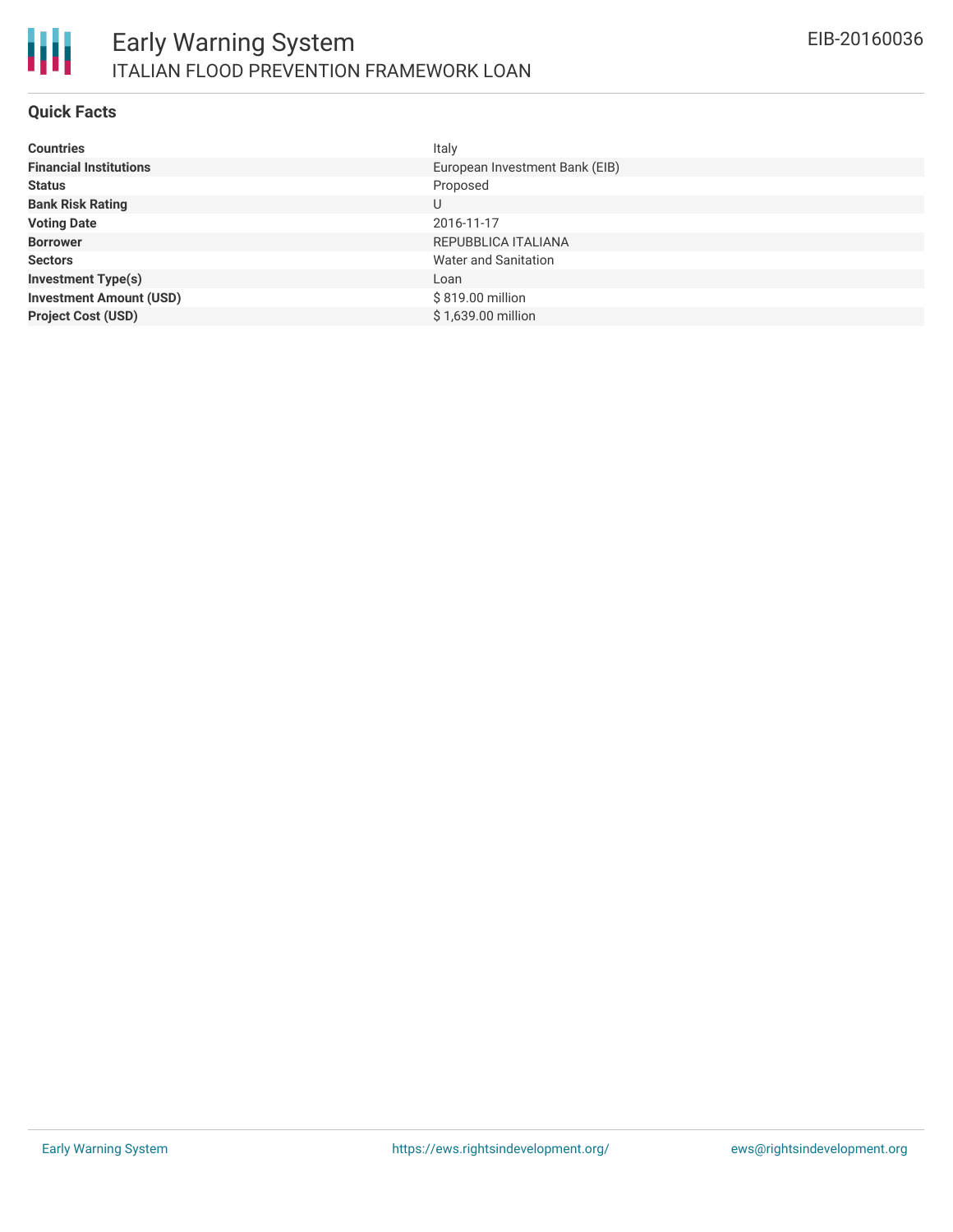

# ITALIAN FLOOD PREVENTION FRAMEWORK LOAN

# **Project Description**

The EIB loan will finance to the national hydrogeological risk-prevention and mitigation plan - Piano nazionale per la prevenzione ed il contrasto al dissesto idrogeologico 2015-2020 - launched by the Italian government. It will ultimately finance structural and non-structural measures to prevent and mitigate risks associated with floods, landslides and coastal erosion.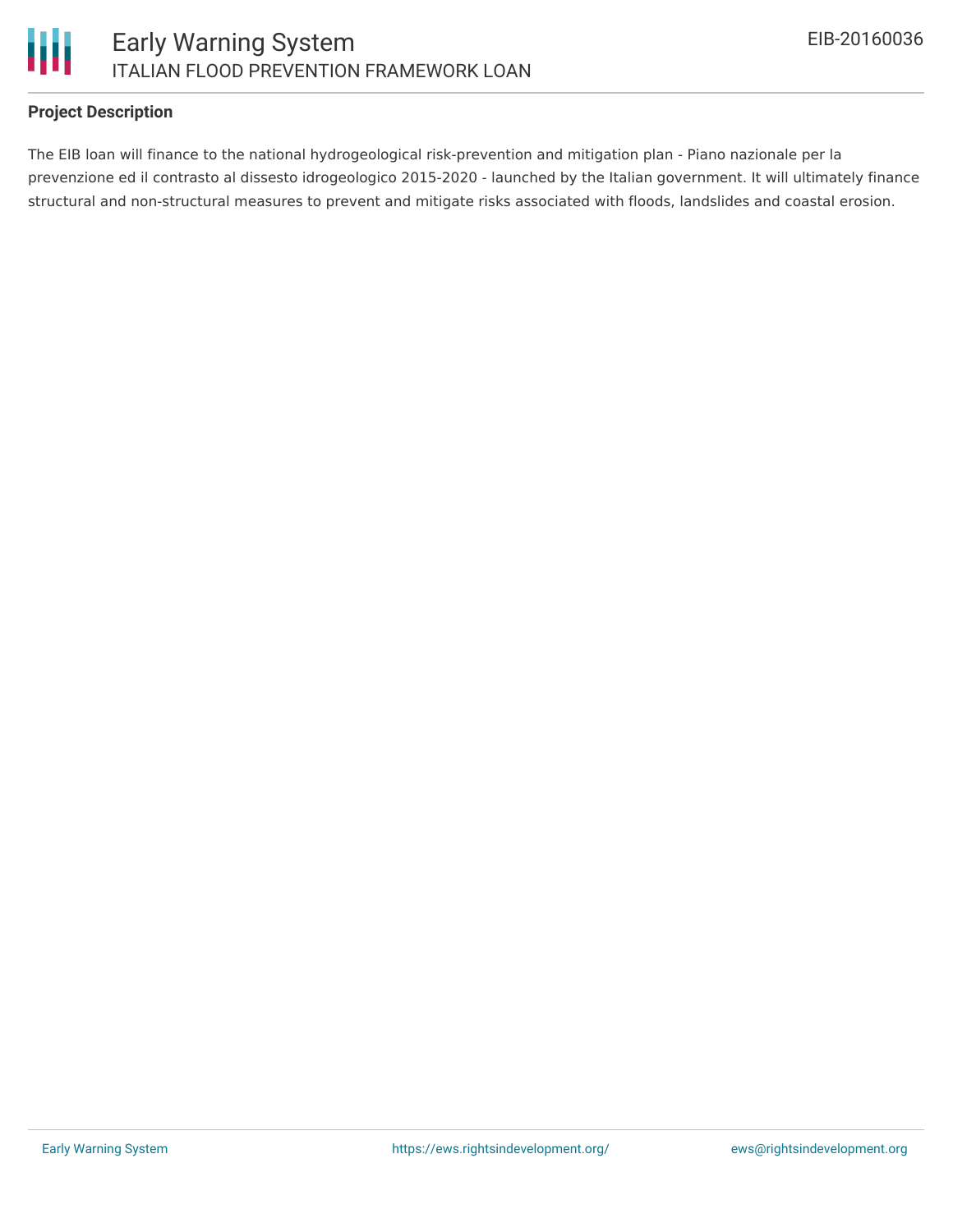# 朋 Early Warning System ITALIAN FLOOD PREVENTION FRAMEWORK LOAN

### **Investment Description**

European Investment Bank (EIB)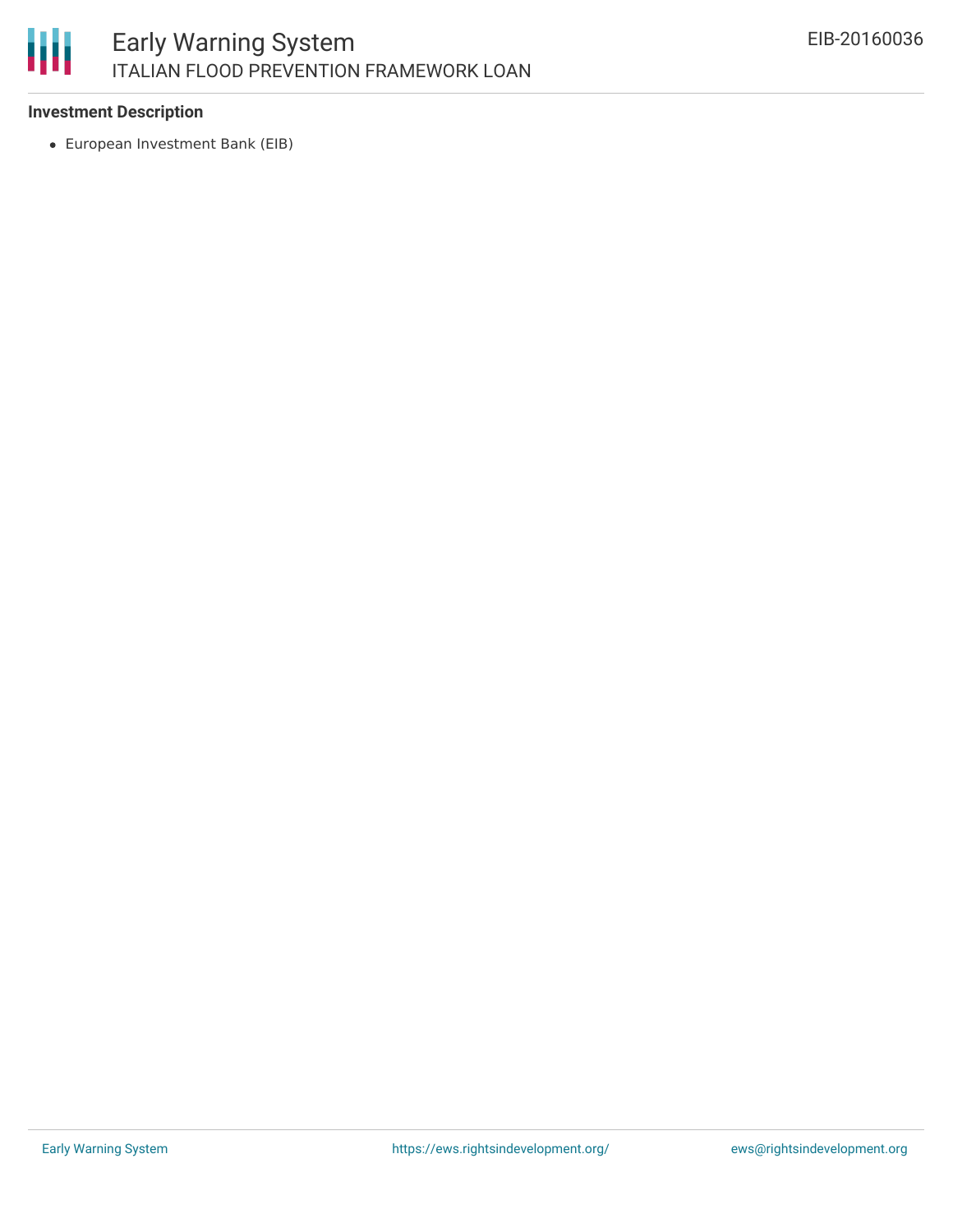### **Contact Information**

### ACCOUNTABILITY MECHANISM OF EIB

The EIB Complaints Mechanism is designed to facilitate and handle complaints against the EIB by individuals, organizations or corporations affected by EIB activities. When exercising the right to lodge a complaint against the EIB, any member of the public has access to a two-tier procedure, one internal - the Complaints Mechanism Office - and one external - the European Ombudsman. A complaint can be lodged via a written communication addressed to the Secretary General of the EIB, via email to the dedicated email address complaints@eib.org, by completing the online complaint form available at the following address: http://www.eib.org/complaints/form, via fax or delivered directly to the EIB Complaints Mechanism Division, any EIB local representation office or any EIB staff. For further details, check: http://www.eib.org/attachments/strategies/complaints\_mechanism\_policy\_en.pdf

When dissatisfied with a complaint to the EIB Complaints Mechanism, citizens can then turn towards the European Ombudsman. A memorandum of Understanding has been signed between the EIB and the European Ombudsman establishes that citizens (even outside of the EU if the Ombudsman finds their complaint justified) can turn towards the Ombudsman on issues related to 'maladministration' by the EIB. Note that before going to the Ombudsman, an attempt must be made to resolve the case by contacting the EIB. In addition, the complaint must be made within two years of the date when the facts on which your complaint is based became known to you. You can write to the Ombudsman in any of the languages of the European Union. Additional details, including filing requirements and complaint forms, are available at: http://www.ombudsman.europa.eu/atyourservice/interactiveguide.faces